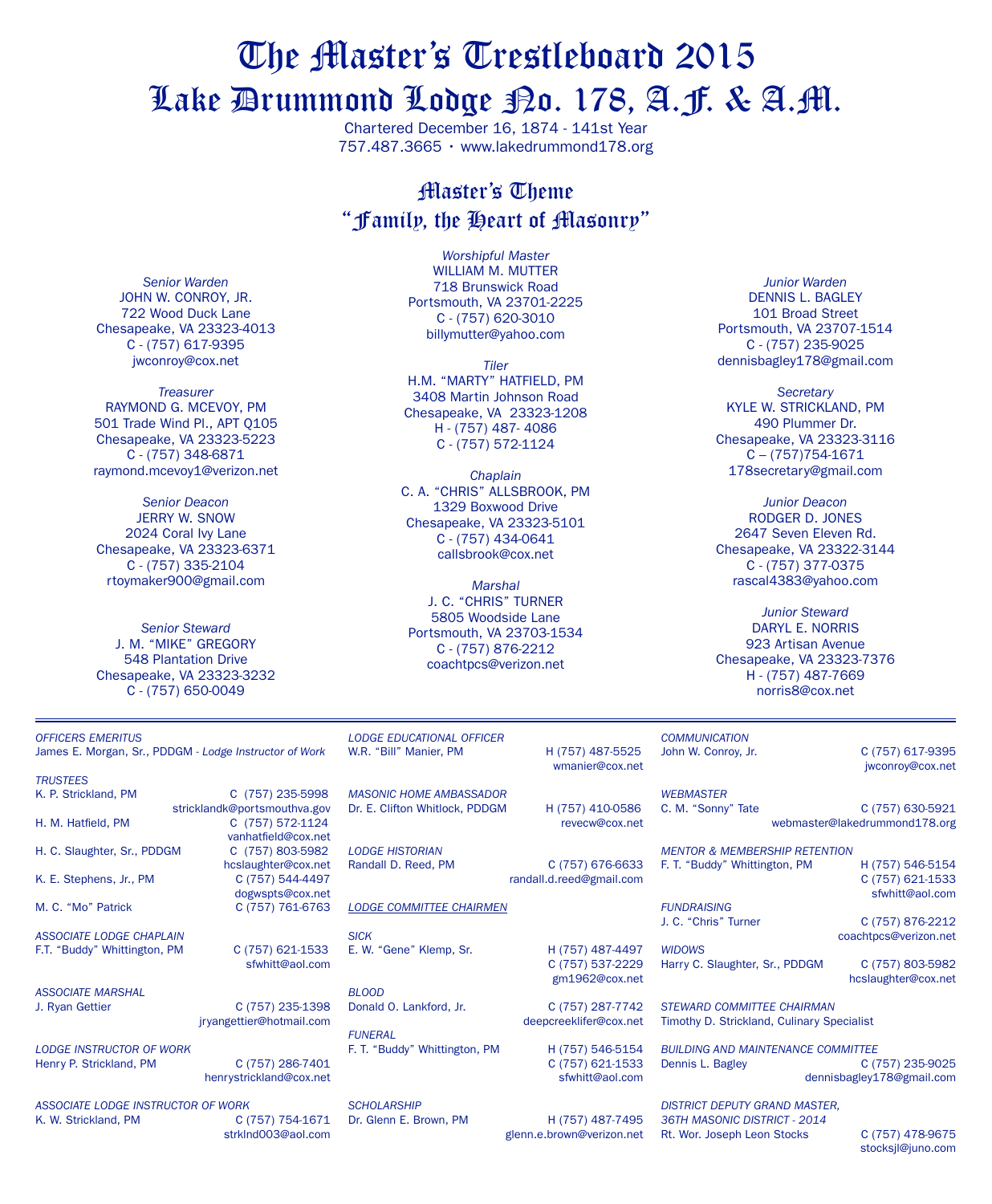Brethren,

 I first want to apologize for getting the Trestleboard to you in such an untimely fashion. We have struggled through a number of issues during its preparation. I can only ask for your forgiveness with a promise to learn from our mistakes so that they do not repeat themselves.

 Aside from the Trestleboard hiccups, we are off to a fantastic year! We have already initiated five new Entered Apprentices this year, giving us nine in the pipeline! We have raised two of our Brothers to the Sublime degree of Master Mason! And, we have several petitions to be read at our June Stated Communication! It is really nice to see this kind of growth in our Lodge! Thanks to all of the Brethren who have been attending our work nights and Stated Communications. Our work night attendance has been averaging over thirty per night while our Stated Communications have also been very well attended. Regarding the work night attendance, I think back to my EA initiation and recall how great and meaningful it was to be in the presence of so many Brothers on that special night. It truly sets the tone for understanding friendship and brotherly love in our fraternity.

 Speaking of our Stated Communications, we have had some awesome speakers thus far. Worshipful Paul Miller, Grand Provost, spoke at our January meeting. Right Worshipful Leon Stocks, DDGM for the 36th District made his official visit in February and that was followed up by Most Worshipful Reese Edward Carrol Jr, Grand Master of Masons in Virginia for our March Stated. Right Worshipful Jim Morgan was presented his 50 year Masonic Veteran certificate and pin at the March Stated by the Grand Master. The presentation was performed prior to opening Lodge so that RW Jim's family could be in attendance. It was a very touching moment, especially with RW Jim's eloquent remarks concerning what Masonry has meant to him and what Masonry has done for him over the past 50 years! Our guest speaker for the April Stated was Worshipful Michael Anthony Pelletier, District Education Officer for the 36th Masonic District. We honored our Public Safety Brethren at our May Stated. Brothers Ronnie Young (Chesapeake Police Dept.) and Gregory "Gus" Gustafson (Chesapeake Sherriff's Office) were our guest Speakers. The June Stated we had RW Dr. E. Clifton Whitlock, Grand Senior Deacon as our Guest Speaker in honor of Saint Johns' Day. We have had two family nights thus far this year. Both were very well attended. Check out the pictures in this bulletin! Our next family night is on July 30th, so mark your calendars and plan on bringing your family out for some good food and fellowship!!!

We had our annual Barbeque Fundraiser on April 25th. The event was very well supported by the Lodge Members as well as the community at large. We served approximately 600 plates and as a result, we were able to raise over \$4,000. Thanks to all of those who supported this event and to those who sacrificed their day to help prepare and serve the food. A special "thanks" goes out to Worshipful Ken Strickland for coordinating the event.

 We still have the Memorial Brick Project underway. We had hoped to get this wrapped up by 15 April but I think it would be prudent to extend the project to August 15th. This is a great chance to memorialize someone who has passed away, honor someone who is still living, regardless of being a member of Lake Drummond Lodge or not. You can even honor a group or organization. This will truly beautify our Temple and provide a lasting honor to those selected to participate. Please consider purchasing a brick before it is too late!

 Even though our annual Lodge golf tournament is still months away, Brother Chris Turner is hard at work planning this event. Brother Turner sure could use help in acquiring door prizes and hole sponsors. If you would like to assist in this significant fund raiser, please get in touch with Brother Chris or one of the officers.

 One of our goals this year is to keep the doors of our Lodge open on Thursday evenings, except on the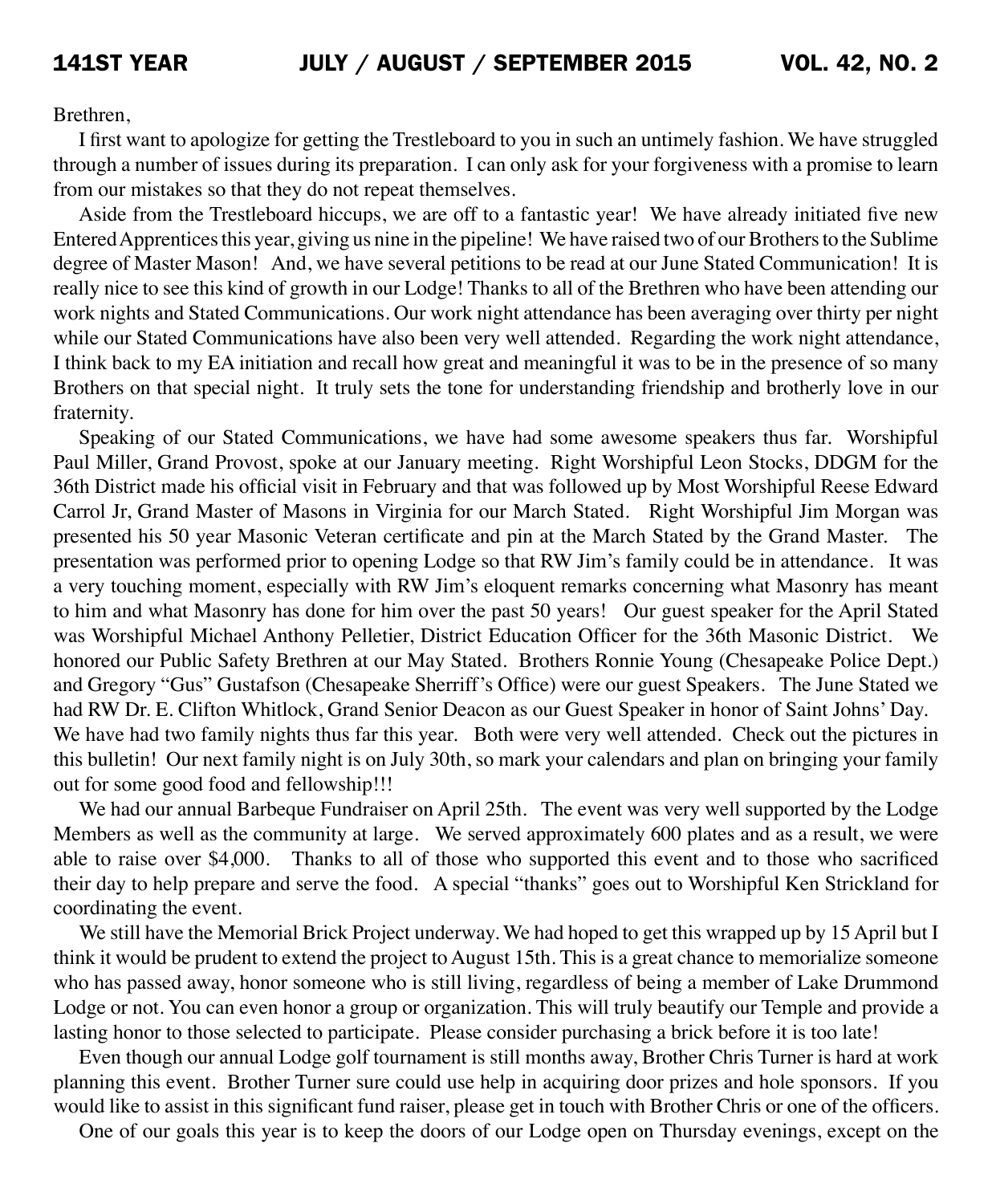first Thursday of the month so that we could support a sister Lodge in the District or to travel outside the District. Thus far, we have had some real success with that due to the influx of Entered Apprentices, the aforementioned family night and a "Rusty Trowel" night. It is important for the Brethren to be able to have some reasonable expectation as to when our Lodge doors are open beyond just our Stated Communications. It is akin to going to your favorite store. You are much more likely to frequent that store if you know that it has consistently stable and recurring hours of operation. So, if you are looking for something to do on a second through fifth Thursday of the month, consider coming out to your Lodge for some good fellowship and brotherly love.

 Brethren, on behalf of your Lodge officers, it is an exciting honor and privilege for us to serve our Lodge this year. We are working extremely hard to keep our Lodge open, active and vibrant. We are very appreciative of your participation and support! Having well attended meetings and events makes our commitment to represent you and the Lodge well worth the effort! Seeing "seasoned" Brethren in the Lodge who have been away for awhile has been "icing on the cake" for us! If you have been away from the Lodge and think you may need a little "brushing up" to attend, please do not hesitate to contact me or an officer and we can make that happen! We look forward to seeing you around the Lodge!

 "Family is the heart of Masonry!"

Billy Mutter<br><sup>Billy Mutter</sup> **DONATIONS TO THE LODGE** Billy Mutter **DONATIONS TO THE LODGE THE MASTER TO THE LODGE** OUR WEBSITE! *Please visit us at*  NEW MEMBERS Brother Theodore Samuel Ferrell, PM Affiliated - March 12, 2015 Brother Raymond Louis Bagley Raised - April, 16 2015 Brother Christopher Charles Bryant Raised - May 28, 2015 GENERAL OPERATING FUND Brothers P.K. Conlogue R.P. Nelson, 60MV

Any brethren wishing to receive this communication via email please contact Bro. Sonny Tate at webmaster@lakedrummond178.org

www.lakedrummond178.org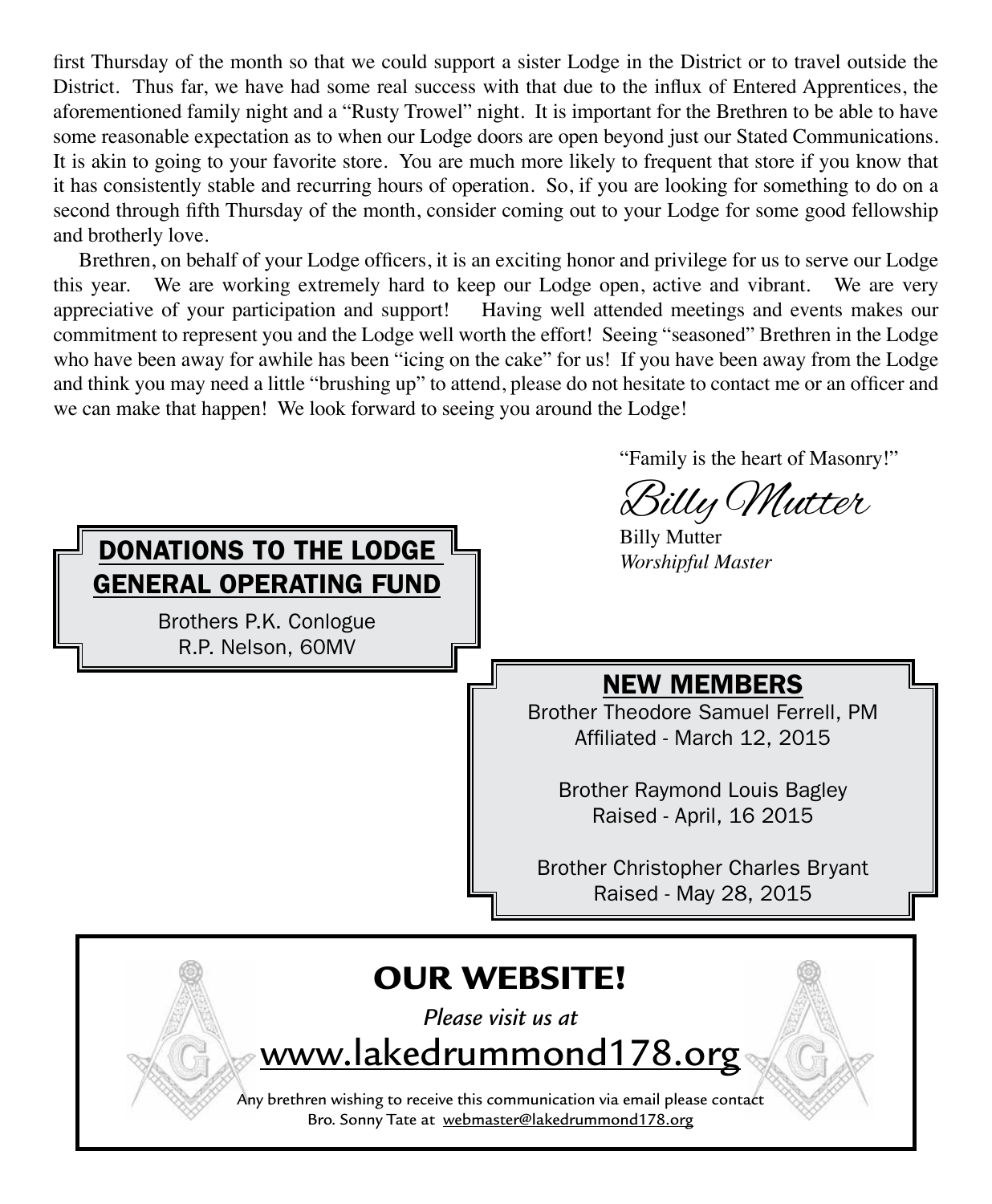## MEMORIAL BRICK PROJECT

Brethren, in order to take full advantage of the Memorial Brick Lodge Mailbox Project the Worshipful Master and Senior Warden have decided to extend the deadline until April 15, 2015. This will allow for more participation in the project, because once completed there can NOT be any additions. The bricks will be set and the project closed. Keep in mind you can memorialize someone who has passed away, honor someone who is still living, regardless of being a member of Lake Drummond Lodge or not. You can even honor a group or organization. This will truly beautify our Temple and provide a lasting honor to those selected to participate. Please consider purchasing a brick today! Additionally, once erected there will be an unveiling ceremony with all contributors and members invited.

#### ALL DONATIONS MADE TO THE LODGE MEMORIAL BRICK MAILBOX PROJECT

Brother James E. Morgan, Sr., PDDGM, LMIP; Ms. J.W. Cutchin; Ms. J.A. Strickland; Brother H.E. Boomhower, 60MV; Ms. N.W. Ward; Chesapeake Retired City Employees; Brother Joel T. Bundy; Ms. G.M. Hyman; Brother Roy P. Nelson, 60MV; Brother Wimpy Jones and Ms. Janette Coche; Brother M.C. Patrick, LMIP; Brother Elmer E. Walters, Sr., PM, LMIP; Brother S.D. & Susie Archer, PM, LMIP; Brother Christopher B. Patton, LMIP; Ms. R.J. Smith; Ms. B.B. Hardee; Brother Michael J. Diaz, Sr., LMIP; Ms. D.N. Affeldt; Ms. A. Fohl; Cradock Royal Arch Chapter No. 72, Brother Don Lankford; Brother W.T. "Bill" Morris; Brother Charles B. Altizer; Brother H. V. Cashwell Brother E. W. Klemp, Sr.; Brother E.E. Walters, Sr., PM, LMIP; Ms. D.W. Billips; Ms. J.J. Walters; Ms. E.M. James; Brother W.W. Yaun, Jr., 50MV; Brother Dr. H.P. Affeldt, 60MV (X2); Brother R.D. Jones, LMIP; Ms. E.T. Williams



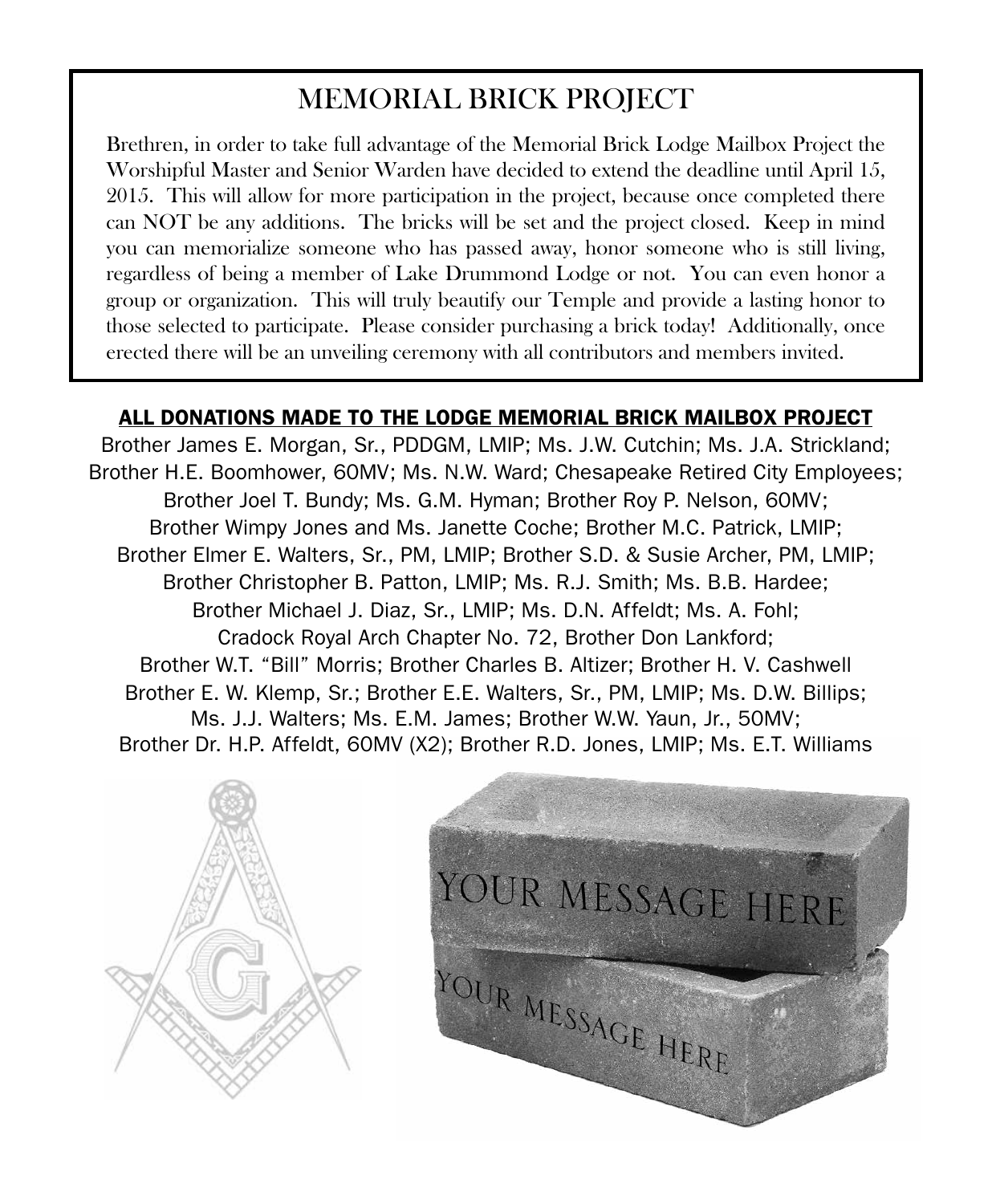## Lake Drummond Lodge No. 178, A.F. & A.M. **MEMORIAL BRICKS ORDER FORM**

Yes, We'd like to reserve a permanent brick to be installed in the new Lodge mailbox.

| Name:                                                                                                                                                                           |                                                                                                                                             |              |                                                                    |   |   |   |                |           |              |              |                         |              |                         |   |   |              |   |   |  |
|---------------------------------------------------------------------------------------------------------------------------------------------------------------------------------|---------------------------------------------------------------------------------------------------------------------------------------------|--------------|--------------------------------------------------------------------|---|---|---|----------------|-----------|--------------|--------------|-------------------------|--------------|-------------------------|---|---|--------------|---|---|--|
| Address:                                                                                                                                                                        |                                                                                                                                             |              | <u> 1980 - Johann Barbara, martxa amerikan personal (h. 1980).</u> |   |   |   |                |           |              |              |                         |              |                         |   |   |              |   |   |  |
|                                                                                                                                                                                 |                                                                                                                                             |              |                                                                    |   |   |   |                |           |              |              |                         |              |                         |   |   |              |   |   |  |
| Email:<br>Phone:<br><u> 1980 - Johann Barbara, martin amerikan basal dan berasal dan berasal dalam basal dalam basal dan berasal dan</u>                                        |                                                                                                                                             |              |                                                                    |   |   |   |                |           |              |              |                         |              |                         |   |   |              |   |   |  |
|                                                                                                                                                                                 | Bricks are 4" x 8". Each brick may contain up to 2 lines of copy, 18 characters per line<br>All text is centered unless otherwise specified |              |                                                                    |   |   |   |                |           |              |              |                         |              |                         |   |   |              |   |   |  |
|                                                                                                                                                                                 |                                                                                                                                             |              |                                                                    |   |   |   |                |           |              |              |                         |              |                         |   |   |              |   |   |  |
|                                                                                                                                                                                 |                                                                                                                                             |              |                                                                    |   |   |   |                |           |              |              |                         |              |                         |   |   |              |   |   |  |
|                                                                                                                                                                                 |                                                                                                                                             |              |                                                                    |   |   |   |                |           |              |              |                         |              |                         |   |   |              |   |   |  |
|                                                                                                                                                                                 |                                                                                                                                             |              |                                                                    |   |   |   |                |           |              |              |                         |              |                         |   |   |              |   |   |  |
|                                                                                                                                                                                 |                                                                                                                                             |              |                                                                    |   |   |   |                |           |              |              |                         |              |                         |   |   |              |   |   |  |
|                                                                                                                                                                                 | Example #1                                                                                                                                  |              |                                                                    |   |   |   |                |           |              |              |                         |              |                         |   |   |              |   |   |  |
|                                                                                                                                                                                 |                                                                                                                                             | $\mathsf{N}$ |                                                                    | M | Ε | М | $\circ$        | ${\sf R}$ | $\mathsf{Y}$ |              | $\circ$                 | F            |                         | В | R | $\circ$      |   |   |  |
|                                                                                                                                                                                 | W                                                                                                                                           |              | L                                                                  | L |   | E |                | S         | Ŧ            | $\mathsf{R}$ |                         | $\mathsf{C}$ | $\overline{\mathsf{K}}$ | L | A | $\mathsf{N}$ | D |   |  |
|                                                                                                                                                                                 | Example #2                                                                                                                                  |              |                                                                    |   |   |   |                |           |              |              |                         |              |                         |   |   |              |   |   |  |
|                                                                                                                                                                                 | L                                                                                                                                           | Α            | Κ                                                                  | E |   | D | $\mathsf{R}$   | U         | м            | М            | $\circ$                 | N            | D                       |   | 1 | 7            | 8 |   |  |
|                                                                                                                                                                                 | H                                                                                                                                           | Ε            | N                                                                  | R | Y |   | $\overline{P}$ |           | S            | T            | $\overline{\mathsf{R}}$ |              | $\overline{C}$          | K |   | A            | N | D |  |
| Please return this form and your check for \$130.00, payable to:<br>LAKE DRUMMOND LODGE NO. 178<br>ATTN: MEMORIAL BRICK FUNDRAISER<br>P O BOX 6655<br>CHESAPEAKE, VA 23323-0655 |                                                                                                                                             |              |                                                                    |   |   |   |                |           |              |              |                         |              |                         |   |   |              |   |   |  |

**Forms must be received by August 15, 2015 If you have any questions, please contact the Lodge Secretary, Master or any officer.**

CHECK OUR WEBSITE FOR ADDITIONAL ORDER FORMS IF NEEDED AT WWW.LAKEDRUMMOND178.ORG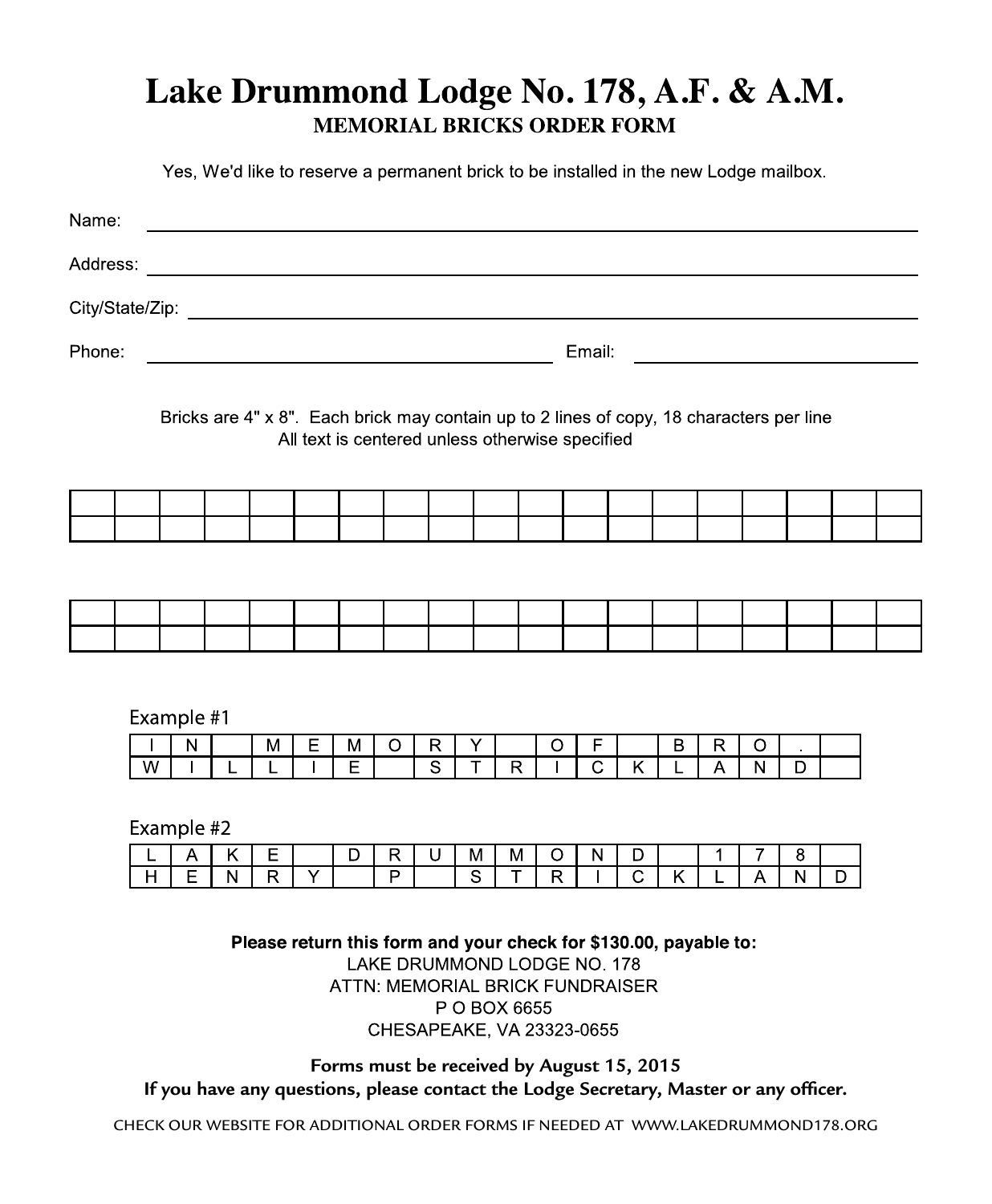

*Worshipful Master and MW Wayne S. Flora, Grand Master of Masons in Virginia Table Lodge 2014*







*Rt. Wor, James E. Morgan, Sr., receiving his 50 Year Masonic Veterans Emblem from MW Reese E. Carroll, Jr.*



*March Stated*



*MW Reese E. Carroll, Jr, pictured with WM and Brother Jim's Family*



*WM with Brother Gregory T. Gustafson, Chesapeake Sheriff's Office, speaker for our May Stated in honor of Public Service Members*

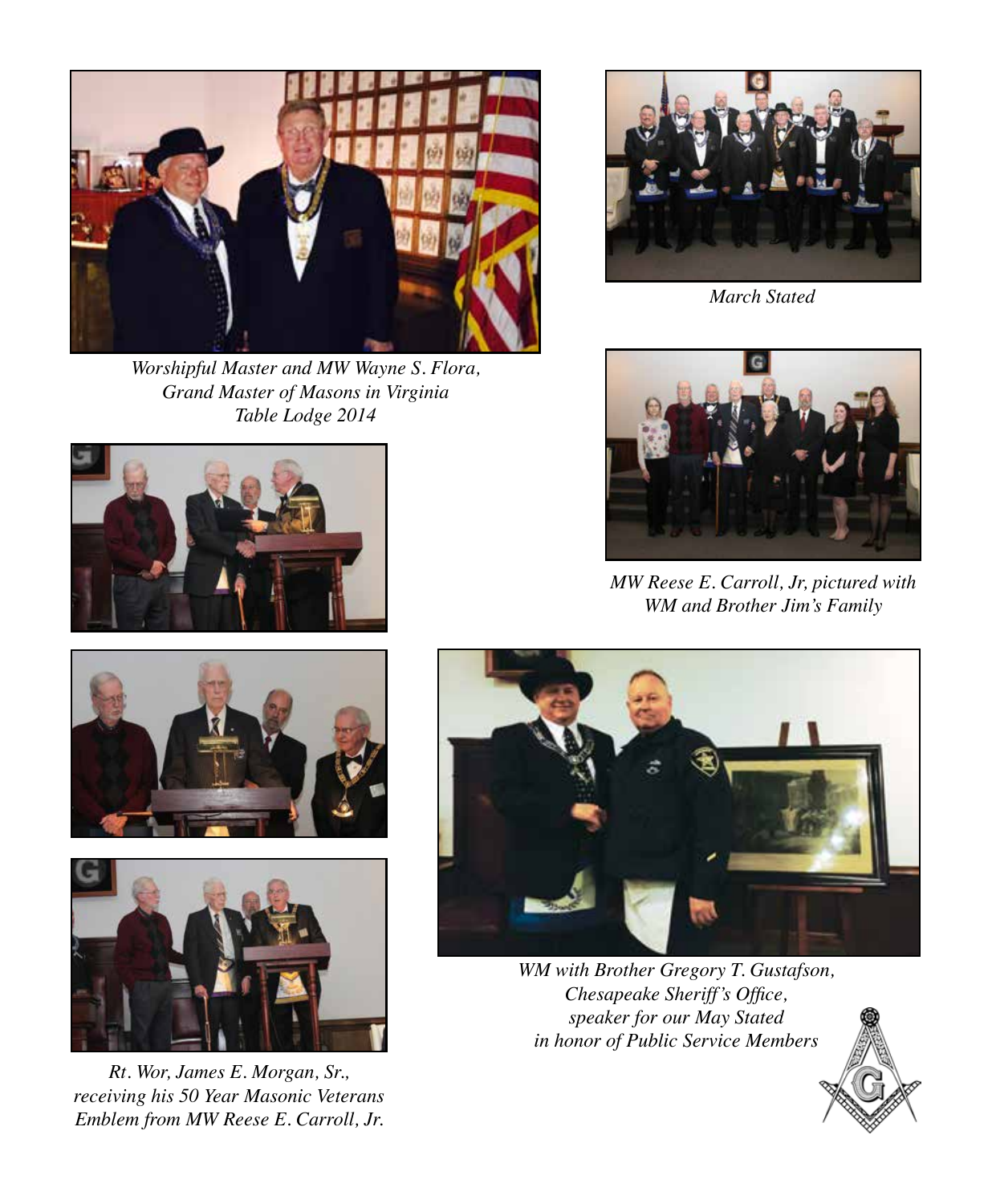

*Candlelight Table Lodge June 19, 2015*

*Economy Printing would like to acknowledge the passing of Brother Fred L. Younger, Sr. We worked closely with Fred for many years and he will be missed.* 

*Our thoughts and prayers go out to all of you and his family.*

# **Lake Drummond Lodge No. 178 A.F. & A.M. Invites you to our 7th Annual Golf Tournament**

*Location* Sleepy Hole Golf Course 4700 Sleepy Hole Rd Suffolk, VA 23435

#### *Tee Time*

Friday, October 9, 2015 Sign in: 8:00 AM Shotgun Start: 9:00 AM

**Teams & Hole Sponsors Needed!!!**

*Contact:* Chris Turner @ 757-876-2212 coachtpcs@verizon.net

MERIONIES GO

*Send Registration to:* Lake Drummond Lodge No. 178 **ATTN: Golf Tournament** P.O. Box 6655 • Chesapeake, VA 23323-0655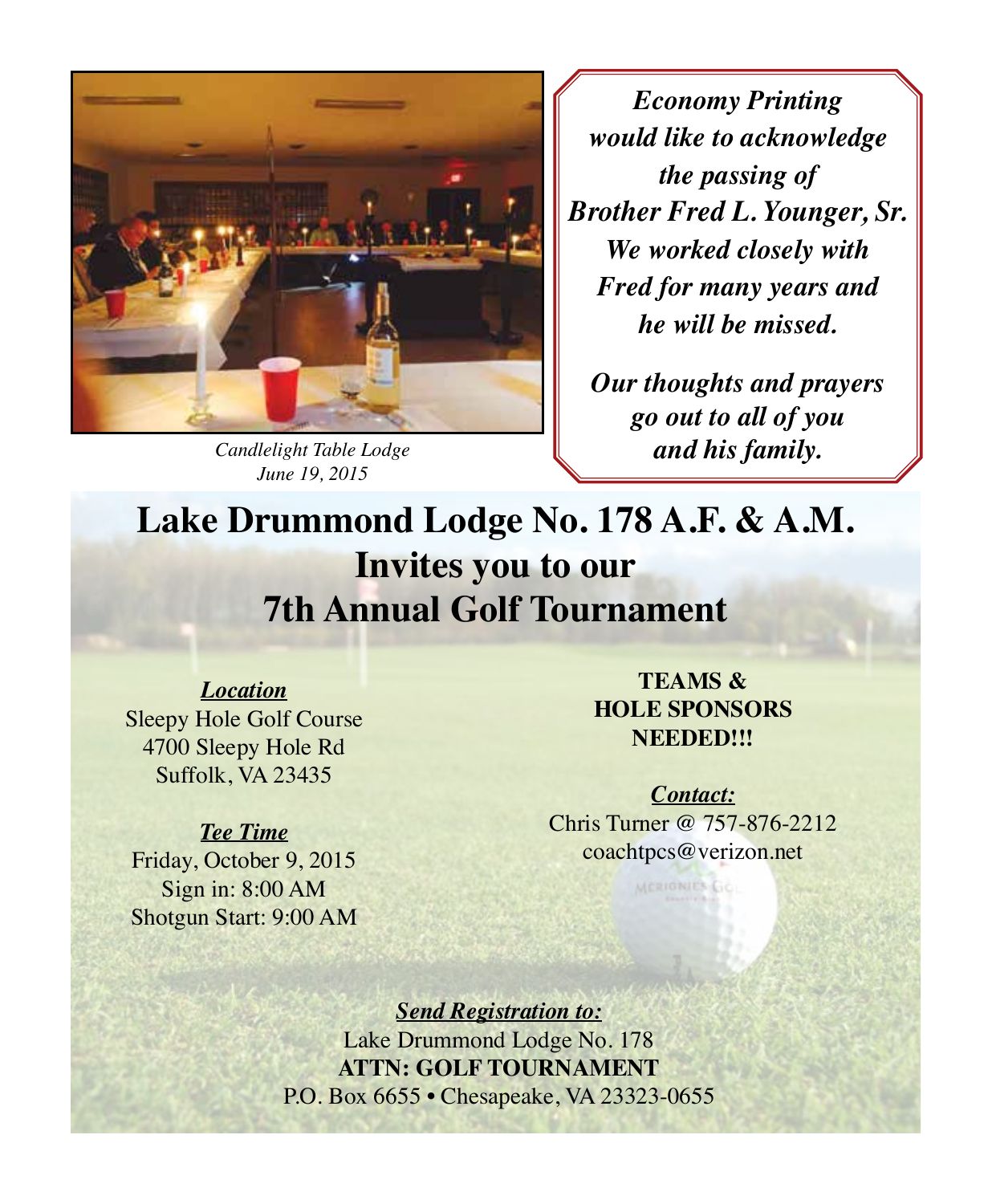### 141st YEAR JULY / AUGUST / SEPTEMBER 2015 VOL. 42, NO. 2 SCHEDULE OF EVENTS / MEETINGS DATES

Please Note: Some events are subject to change, please visit the Lodge website at www.lakedrummond178.org for an up to date listing of events.

| <b>Thurs</b> | Jul. 2         | Lake Drummond Dark, Check w/ WM to see where we will travel     |
|--------------|----------------|-----------------------------------------------------------------|
|              |                | Berkley No. 167 Stated, 7:30 PM, Dinner 6:30 PM                 |
| Sat          | Jul. 4         | Happy Independence Day!!!                                       |
|              |                | VA CHIP CHILD ID Event at Lakeside Park, 10:00 AM - 12:00 PM    |
| Mon          | Jul. 6         | Lake Drummond Lodge Officer Meeting, Practice, 6:30 PM          |
| Tues         | Jul. 7         | South Norfolk No. 339 Stated, 7:30 PM, Dinner 6:30 PM           |
| <b>Thurs</b> | Jul. 9         | Lake Drummond Stated Communication, 7:00 PM, Dinner 6:00 PM     |
|              |                | Senior Warden's Night, Hawaiian Shirt Night                     |
| Sat          | Jul. 11        | Breakfast with the Brethren, 7:00 AM- 11:00 AM                  |
|              |                | Sponsored by Portsmouth-Chesapeake Council No. 155, AMD         |
| Mon          | Jul. 13        | Lake Drummond Lodge Practice, 6:30 PM                           |
| Tues         | Jul. 14        | Doric No. 44 Stated, 7:30 PM, Dinner 6:30 PM                    |
| <b>Thurs</b> | Jul. 16        | Lake Drummond Work Night, 7:00 PM, refreshments 6:00 PM         |
| Mon          | Jul. 20        | Lake Drummond Lodge Practice, 6:30 PM                           |
| Tues         | Jul. 21        | Indian River No. 252 Stated, 7:30 PM, Dinner 6:30 PM            |
| Wed          | Jul. 22        | Great Bridge No. 257 Stated, 7:30 PM, Dinner 6:30 PM            |
| <b>Thurs</b> | Jul. 23        | Lake Drummond Work Night, 7:00 PM, refreshments 6:00 PM         |
| Mon          | Jul. 27        | Lake Drummond Lodge Practice, 6:30 PM                           |
| Tues         | <b>Jul. 28</b> | Cradock RAC No. 72 Stated, 7:00 PM, Covered dish dinner 6:30 PM |
| <b>Thurs</b> | Jul. 30        | Lake Drummond Family Night, Covered Dish Dinner 6:30 PM         |
| <b>Thurs</b> | Jul. 30-       | Reid James Simmons Leadership Academy, Waynesboro, VA           |
| Sun          | Aug. 2         | Reid James Simmons Leadership Academy, Waynesboro, VA           |
| Mon          | Aug. 3         | Lake Drummond Lodge Officer Meeting, Practice, 6:30 PM          |
| Tues         | Aug. 4         | South Norfolk No. 339 Stated, 7:30 PM, Dinner 6:30 PM           |
| <b>Thurs</b> | Aug. 6         | Lake Drummond Dark, Check w/ WM to see where we will travel     |
|              |                | Berkley No. 167 Stated, 7:30 PM, Dinner 6:30 PM                 |
| Mon          | Aug. 10        | Lake Drummond Lodge Practice, 6:30 PM                           |
| Tues         | Aug. 11        | Doric No. 44 Stated, 7:30 PM, Dinner 6:30 PM                    |
| <b>Thurs</b> | Aug. 13        | Lake Drummond Stated Communication, 7:00 PM, Dinner 6:00 PM     |
|              |                | Junior Warden's Night, Lodge Polo Shirt Night                   |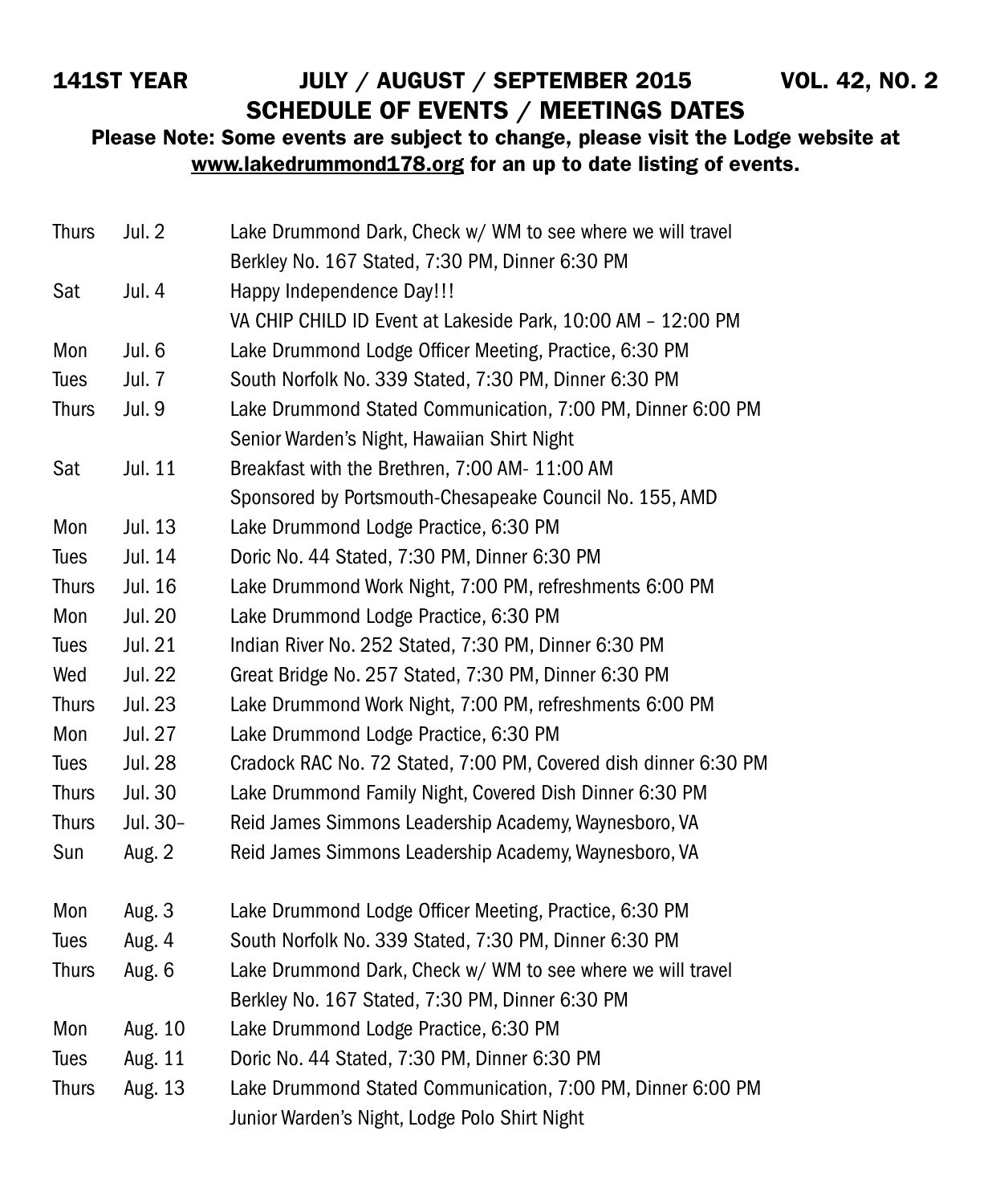| Mon          | Aug. 17 | Lake Drummond Lodge Practice, 6:30 PM                                    |
|--------------|---------|--------------------------------------------------------------------------|
| Tues         | Aug. 18 | Indian River No. 252 Stated, 7:30 PM, Dinner 6:30 PM                     |
| <b>Thurs</b> | Aug. 20 | Lake Drummond Work Night, 7:00 PM, refreshments at 6:00 PM               |
| Tues         | Aug. 25 | Cradock RAC No. 72 Stated, 7:00 PM, Covered dish dinner 6:30 PM          |
| Wed          | Aug. 26 | Great Bridge No. 257 Stated, 7:30 PM, Dinner 6:30 PM                     |
| <b>Thurs</b> | Aug. 27 | Lake Drummond Work Night, 7:00 PM, refreshments at 6:00 PM               |
| Fri          | Aug. 28 | Ian M. Shipley Memorial Golf Tournament Cahoon Plantation G.C.           |
| Sat          | Aug. 29 | Grand Lodge of Virginia State-wide One Day Conferral, 8:00 AM            |
|              |         | (36th District; Granby Street Temple, 8:00 AM)                           |
| Tues         | Sep. 1  | South Norfolk No. 339 Stated, 7:30 PM, Dinner 6:30 PM                    |
| Thur         | Sep. 3  | Lake Drummond Dark, Check w/ WM to see where we will travel              |
|              |         | Berkley No. 167 Stated, 7:30 PM, Dinner 6:30 PM                          |
| Mon          | Sep. 7  | Labor Day                                                                |
| Tues         | Sep. 8  | Doric No. 44 Stated, 7:30 PM, Dinner 6:30 PM                             |
| <b>Thurs</b> | Sep. 10 | Lake Drummond Stated Communication, 7:00 PM, Dinner 6:00 PM              |
| Sat          | Sep. 12 | Portsmouth-Chesapeake Council No. 155 AMD, 7:30 PM, Covered Dish 6:30 PM |
| Sun          | Sep. 13 | Victory Chapter No. 16, OES, Practice, 3:00 PM                           |
| Mon          | Sep. 14 | Masters, Wardens and Deacons Meeting, 6:00 PM @ Great Bridge #257        |
| Mon          | Sep. 14 | Victory Chapter No. 16, OES, Stated, 7:30 PM @ Lake Drummond             |
| Tues         | Sep. 15 | Indian River No. 252 Stated, 7:30 PM, Dinner 6:30 PM                     |
| <b>Thurs</b> | Sep. 17 | Lake Drummond Work Night, 7:00 PM, refreshments at 6:00 PM               |
| <b>Tues</b>  | Sep. 22 | Cradock RAC No. 72 Stated, 7:00 PM, Covered dish dinner, 6:30 PM         |
| Wed          | Sep. 23 | Great Bridge No. 257 Stated, 7:30 PM, Dinner 6:30 PM                     |
| <b>Thurs</b> | Sep. 24 | Lake Drummond Work Night, 7:00 PM, refreshments at 6:00 PM               |
| Sat          | Sep. 26 | Lake Drummond Fall Family Fish Fry Fundraiser, Noon - 5:00 PM            |
| Mon          | Sep. 28 | Victory Chapter No. 16, OES, Stated, 7:30 PM @ Lake Drummond             |
|              |         | Honor Masons Night, Dinner 6:00 PM                                       |

\*The Rt. Wor. Robert Reardon, 36th District, Ritual School meets every Monday, 7:00 pm at Indian River Lodge No. 252. The school is Dark the Months of July, August and December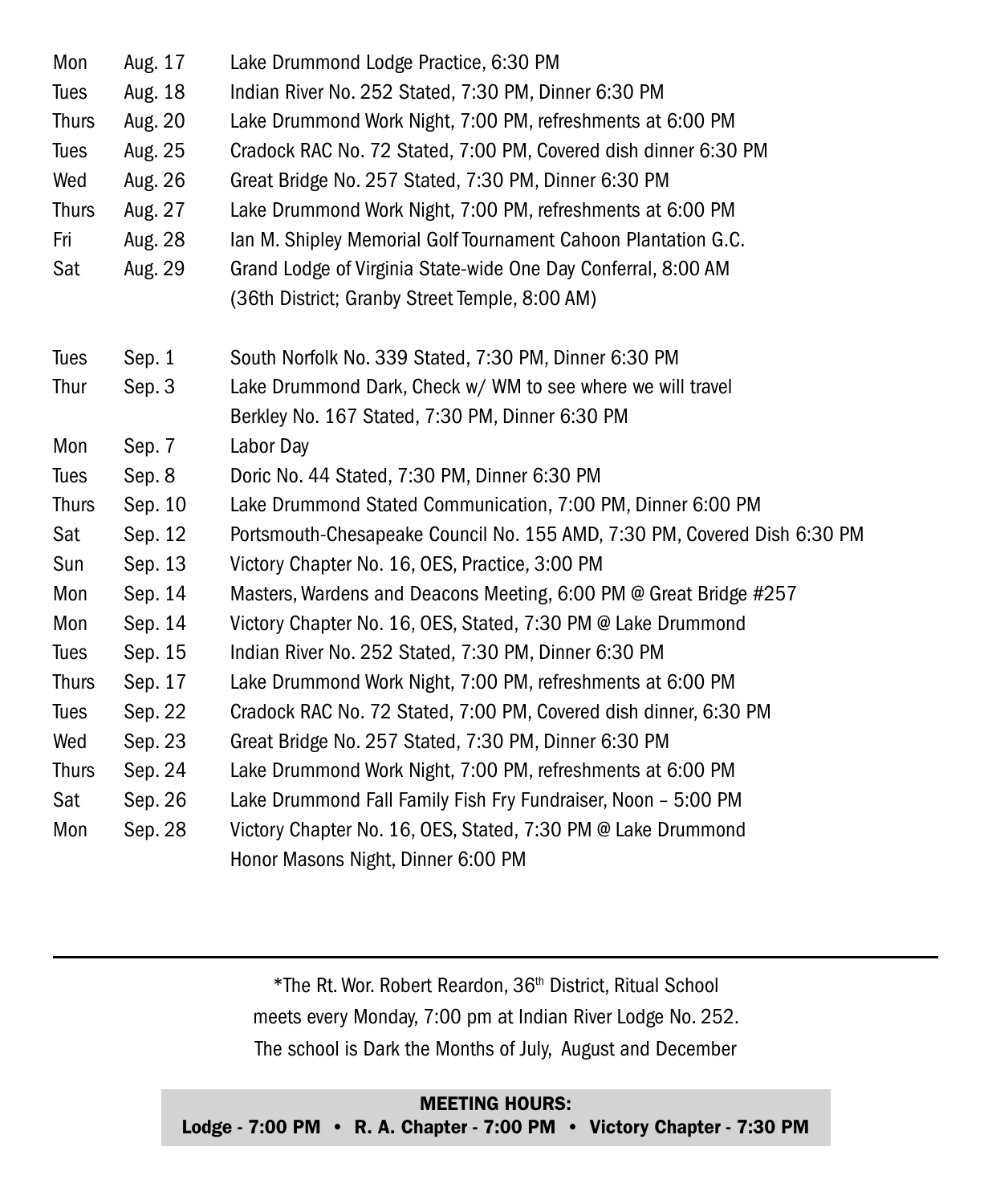### **DONATIONS ASSOCIATED WITH SPRING BARBECUE FUNDRAISER**

*Special thanks to Brother Scott Smith and Economy Printing for donating the tickets!*

Brothers S.D. Kilborn; R.C. Mills, LMIP; P.K. Conlogue; L.W. Kight, Jr., LMIP, 50MV; V.L. Whedbee, LMIP; E.L. Baynor, 50MV; T.P. Russell, LMIP; G.D. Pritchard; S.D. Archer, PM, LMIP; R.D. Cartwright, LMIP; R.D. Jones, LMIP; J.W. Snow; F.T. Whittington, Sr.; E.L. Angel; D.E. Noirris; G.M. Best, LMIP; R.S. Best, PM, LMIP; J.R. Mizell, Sr.; D.L. Langemeier; H.V. Cashwell; P.W. Morely, Jr., PM; R.L. Wright; J.W. Waddill, 50MV; B.R. Faulkner, PDDGM; R.P. Nalson, 60MV; W.G. Burgess, Jr.; A. M. Hedgepeth, 50MV; S.P. Evans; N.C. Strickland, LMIP; G.W. Lowery, LMIP; D.K. Sammon; W.G. Benton; C.B. Patton; H.C. Slaughter, Sr., PDDGM, LMIP; D.E. Edwards; T.S. Ferrell, PM; T.A. Reeves, LMIP; D.L. Butler

### IN MEMORIAM

#### Brother Frank Forbes, 67MV

Raised: January 21, 1948 Died: March 27, 2015

#### Brother Fred L. Younger, Sr., PDDGM, LMIP, 58MV

Raised: April 26, 1957 Died: June 16, 2015

*Note: The Lodge makes a memorial contribution to the Building Fund in memory of every deceased member.*

#### MEMORIAL DONATIONS TO LODGE SCHOLARSHIP FUND

Family of Brother G. C. Freeman (Bequest)

#### DONATIONS TO LODGE SCHOLARSHIP FUND

Victory Chapter No. 16, OES; Brothers J.R. Gettier; Dr. H.P. Affeldt, 60 MV

#### WITH THE SICK

The following members are on our sick list. Please keep them in your thoughts and prayers. Please report all sick Brethren and/or family members to the Lodge's Sick Committee Chairman, Brother E. W. "Gene" Klemp, Sr., Home Phone - (757) 487-4497, cell – (757) 537-2229 or email - GM1962@cox.net.

Brother W. C. "Bill" Meiggs, Jr., 50 MV Brother Carroll Gibbs Brother Ron Hepler Brother Donald O. Lankford, Jr. Brother Ken Stephens, Sr., 50 MV Brother Billy Parrish Brother Richard Mimms

Wor. Jimmy Matthews, LMIP Mrs. Susanne Johnson, wife of Bro. D. R. "Spike" Johnson Mrs. Stephanie Green, daughter of Bro. W. M. "Billy" Mutter Ms. Shirley Younger, widow of Rt. Wor. Fred Younger Miss Daphne Gettier, daughter of Brother J. Ryan Gettier Mrs. Connie Lankford, wife of Bro. Don Lankford Mrs. Kathy Patrick, wife of Bro. M.C. "Mo" Patrick, LMIP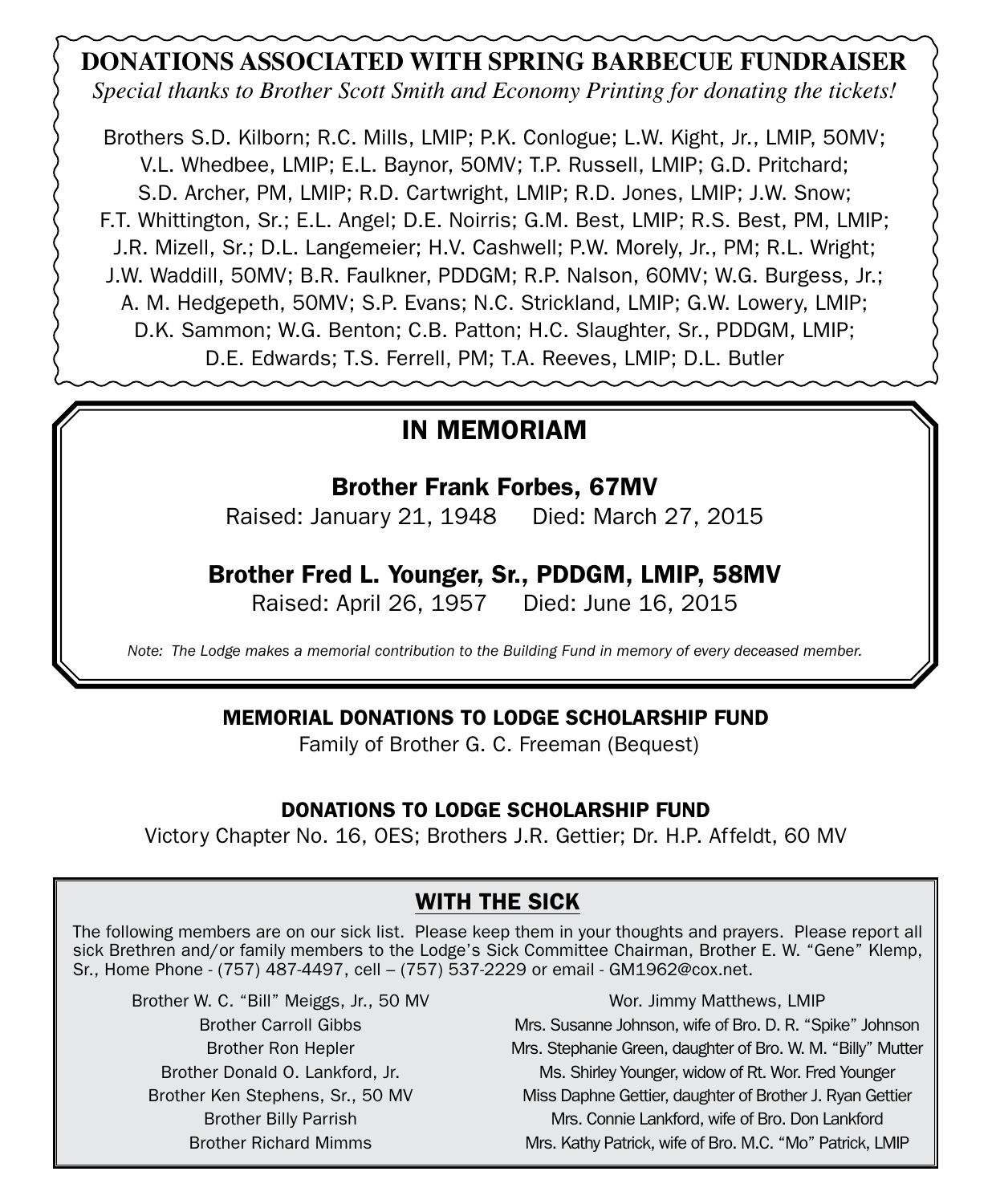#### ANNUAL MEMBERSHIP DUES 2015 - \$150.00 PER YEAR EFFECTIVE jan. 1, 2015

At our October 9, 2014 stated communication a resolution was approved to amend our By-Laws, this will increase our annual dues to \$150.00 in 2015. Life Members (LMIP) and 50+ year veterans are NOT affected. Degree Fees and the amount which must accompany a Petition have increased as well. Beginning January 1, 2015 the amount which must accompany a Petition is \$75.00 and \$100.00 is due for each of the three Degrees. Any Petition received and read prior to January 1, 2015 will still be under the old Degree Fees.

# **Dues PAYMENT Reminder Envelopes FOR 2015 Dues PAYMENT Reminder Envelopes FOR 2015**

*Will BE MAILED SEPERATLY TO ALL MEMBERS IN NOVEMBER WERE MAILED SEPERATLY TO ALL MEMBERS IN NOVEMBER*

**The Secretary reports there are 15 members owing 2014 dues***.*

#### GRAND LODGE'S LIFE MEMBERSHIP IN PERPETUITY PLAN FOR MEMBERS

Life Memberships can be paid in full or by an installment schedule of your own choosing. More details can be obtained from the Lodge Secretary. Effective January 1, 2015, \$150.00 x 16 years = \$2,400.00 with current year's dues paid. We have 108 LMIP members. We have 2 members using the installment payment plan to purchase a life membership.

> *NEW LMIP RATE EFFECTIVE JANUARY 1, 2015 \$150.00 x 16 years = \$2,400.00 with current year's dues paid.*

### NEWEST LIFE MEMBERS IN PERPETUITY

Wor. Melvin B. Joyner, PM - 12/01/2014 Bro. Curtis A. Maxwell - 12/16/2014 Bro. Simon R. Bettinger - 12/31/2014 Bro. James J. Ramesy - 12/31/2014 Wor. William M. Mutter, WM - 12/31/2014